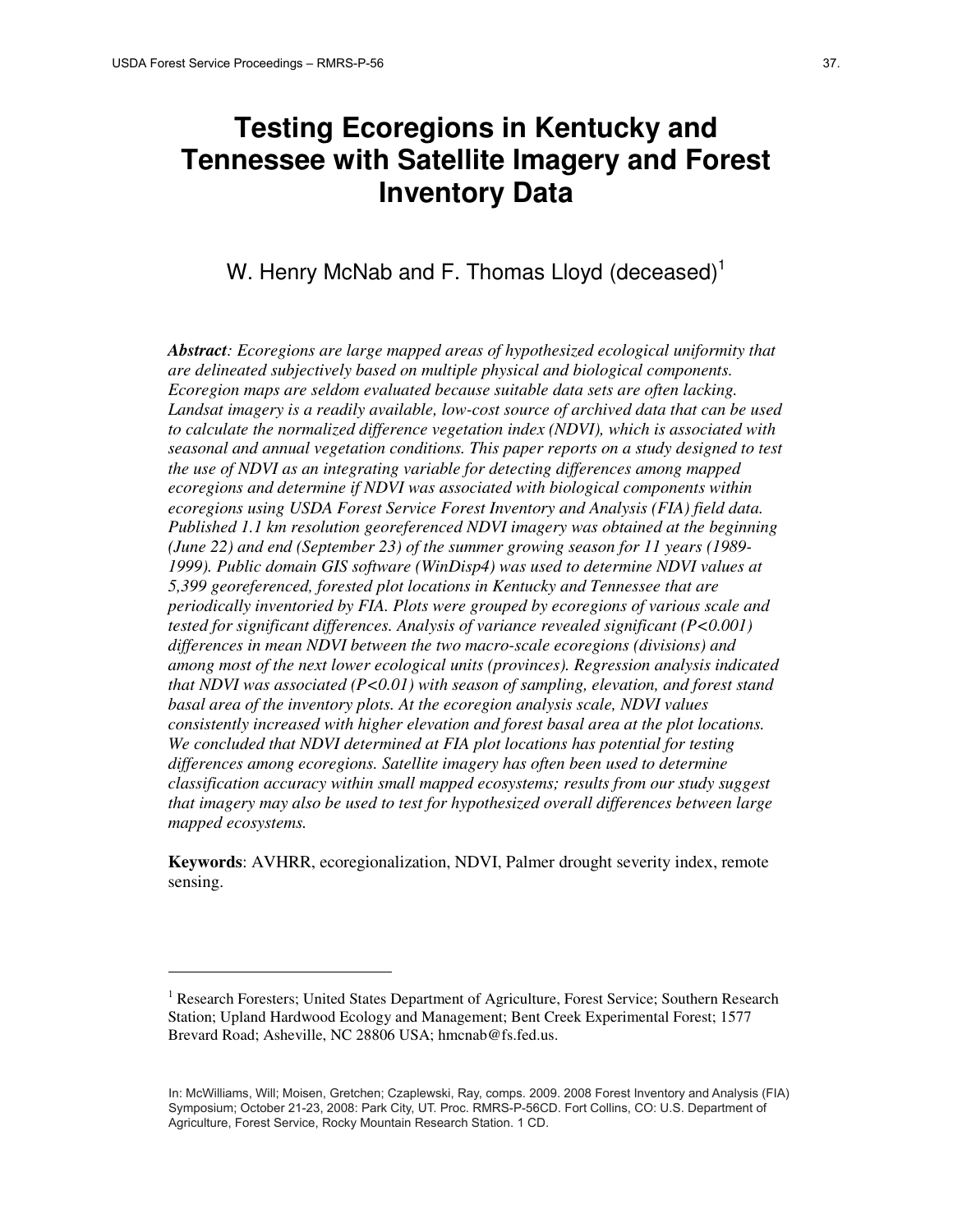# **Introduction**

Ecoregions are "any large portion of the Earth's surface over which the ecosystems have characteristics in common" (Bailey 1998). When mapped, they can be considered as hypotheses for testing and refinement (Rowe and Sheard 1981). Ecoregionalization is the process of knowledgeable integration of spatial environmental physical factors to form regions of hypothesized ecological uniqueness (Bailey 1998).Recently, this process has been used by conservation and land-management agencies in the planning, analysis, and assessment of resource-related issues (Griffith and others 1999). Maps of ecoregions have been produced by state (Homoya and others 1985, Hargrave 1993) and federal (Keys and others 1995, Griffith and others 1997) agencies, and by conservation organizations (The Nature Conservancy 2001). Ecoregional delineations have been used for many purposes, including development of forest growth models (Huang 1999) and ecosystem-based management plans (Haynes and others 1998), selection of research areas (Snyder and others 1999), assessment of forest resources (Rudis 1999), and analysis of water quality (Griffith and others 1999). Although questions have been raised about the appropriateness of ecoregional delineations for these purposes (Wright and others 1998), little attention has been given to validation of them (Rowe and Sheard 1981, Bailey 1984, Omernik 1995, Smith and Carpenter 1996, Brown and others 1998).

Validation of ecoregional delineations differs in several important ways from the process of testing conventional classifications such as soil maps or maps of vegetation cover types (Edwards and others 1998). First, the "real" taxonomic identities of ecological units on many maps are often unknown because these units are characterized subjectively by consensus during delineation and review. However, objective, quantitative methods have been investigated (Host and others 1996, Hargrove and Hoffman 1999) and criticized as inefficient (Rowe and Sheard 1981). Second, ecoregional delineations are generalizations and syntheses of many environmental components (Bailey 1998) and are not delineated for a specific purpose that provides a convenient basis for testing. Finally, and perhaps most importantly, obtaining a suitable dataset for an appropriate response factor is difficult and costly because ecoregions extend over large areas ranging from hundreds of thousands to millions of  $km^2$  (Bailey 1984). Vegetation is typically used as a response variable for testing ecoregional delineations (Bailey 1984, Edwards and others 1998, Schreuder and others 1999), and water quality has been employed in this way (Bailey 1984). Remote sensing is an economical means of acquiring data bases and satisfies some of the identified problems of testing and validation of ecoregional delineations (Loveland and others1991, Brown and others 1998).

Remote sensing has often been used to develop classifications of vegetation types, but has seldom been employed to test for differences between hypothesized ecosystems. Ramsey and others (1995) found that normalized difference vegetation index (NDVI) was associated significantly with five ecoregions in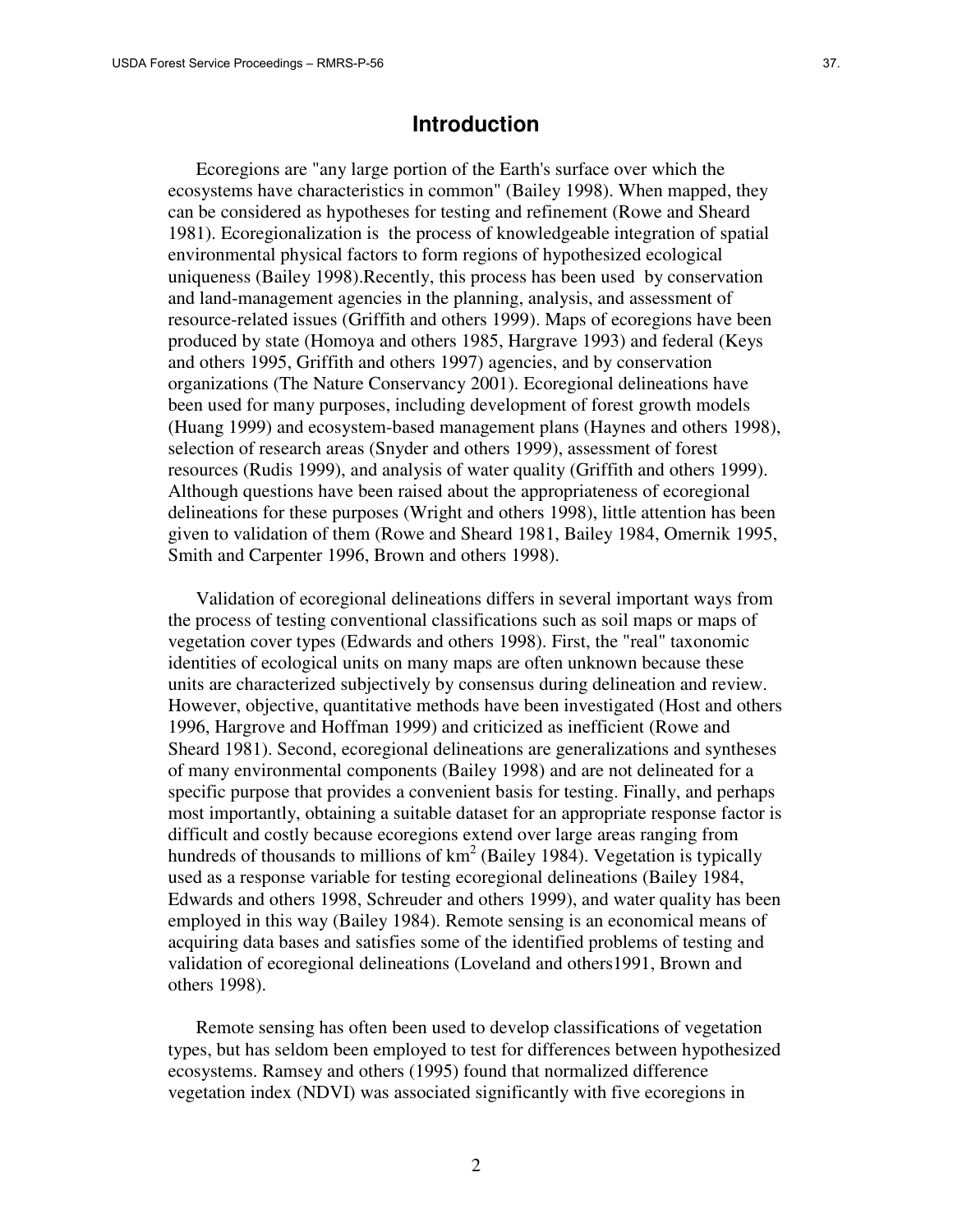Utah mapped by Omernik (1987), each of which occupied a distinct elevation zone and was dominated by a characteristic type and abundance of xerophytic vegetation. The NDVI, a ratio of the red and near-infrared spectral bands, is correlated with the amount of actively photosynthesizing biomass. Since being devised in the 1970s, the use of NDVI has largely dominated vegetation analysis by remote sensing (Loveland and others 1991), although a number of other indices have been evaluated (Gutman 1991). NDVI has been associated with a number of climatic and vegetation parameters, including drought (Singh and others 2003), wildland fire risk (Maselli and others 2003), land degradation (Wessels and others 2004), forage production (Hill and others 2004), leaf area index (Wang and others 2005), stand age and density (Sivanpillai and others 2006), continental-scale vegetation type classification (Loveland and others 1995), and net primary production (Handcock 2000, Meng and others 2007). It is reasonable to think that NDVI data obtained by remote sensing could be used to test for vegetational differences among ecoregions.

Forest Inventory and Analysis (FIA) plot data constitutes another data base that has characteristics desirable for use in the validation of ecoregional delineations. Schroeder and others (1997) found that FIA plots provided suitable data for regional estimates of biomass production. Schreuder and others (1999) reported that inventory data provides a suitable basis for a system of forest monitoring. Plot and tree level data are readily available for inventory plots, field locations are known with reasonably acceptable accuracy, and the network covers a broad geographic area (Hansen and others 1992).

Testing of ecoregional delineations by means of remote sensing has not been reported for the eastern U.S. The eastern U.S. has more precipitation, less topographic relief, and less contrast between forest cover types than the western landscape studied by Ramsey and others (1995). We think it probable that remotely sensed NDVI integrates the quantity, composition, and condition of vegetation in eastern forests in response to environmental relationships as it does in Utah. Effects of exposed soil on NDVI (Huete 1988) should be considerably less in the eastern U.S. because canopy cover is almost complete over forested sites. This paper reports on a study designed to test the use of NDVI as an integrating variable for detecting differences among mapped ecoregions in the relatively humid eastern U.S. We addressed two questions: (1) Does mean NDVI vary among ecoregions within a hierarchical framework of ecological units and (2) How does NDVI vary in relation to environmental and biological factors? We used software, data sets, and techniques that would be readily available to ecological researchers having an understanding of remote sensing but who lack extensive technical training in the discipline.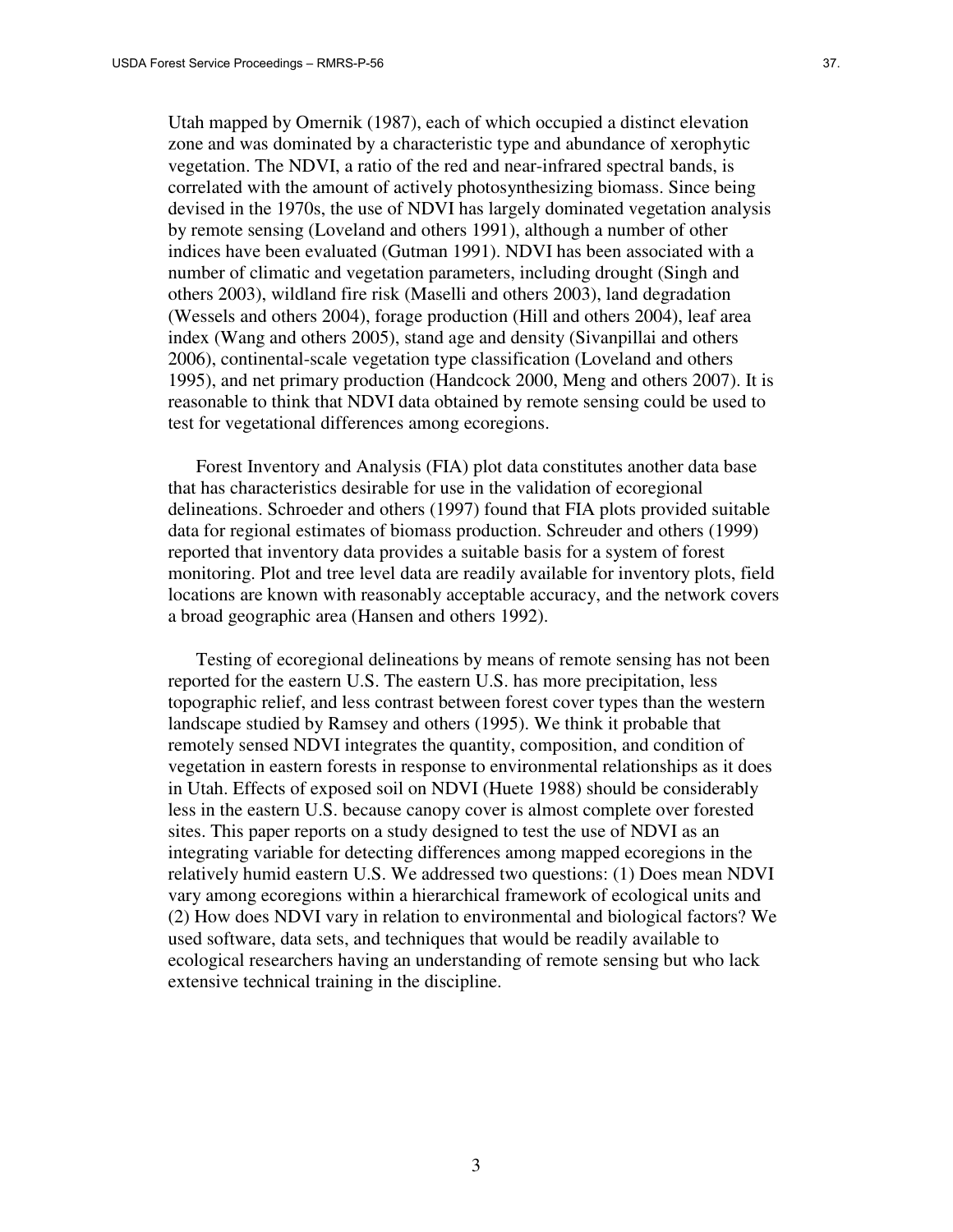# **Materials and Methods**

#### **NDVI Data**

Imagery, which originated from the AVHRR (advanced very high resolution radiometer) sensor on the NOAA-11 satellite, is retrieved daily and processed by the U.S. Geological Survey (Loveland and others1991, Burgan and Hartford 1993). The 1.1 km resolution imagery was georeferenced and made into weekly or biweekly composite images of generally cloud-free data bases of several spectral wavelength bands (Holben 1986). Data from two of the five spectral channels are used for calculation of NDVI:

NDVI = (Channel 2 - Channel 1)/(Channel 2 + Channel 1)

where Channel 1 is the red, visible portion of the electromagnetic spectrum  $(0.58)$ to 0.68 microns) and Channel 2 is the infrared portion of the electromagnetic spectrum (0.725 to 1.10 microns). The underlying premise of the NDVI is that incoming radiation in the visible spectrum (0.58-0.68) is absorbed by chlorophyll in vegetation and that infrared wavelengths are reflected. Thus, NDVI is directly correlated with the quantity of green, photosynthesizing vegetation. Values of NDVI, which can range from -1.0 to 1.0, were recoded from 0 to 255. Values < 100 indicate the presence of clouds, snow, bare soil (i.e. fallow agricultural fields), and land surfaces naturally lacking vegetation. Values ≥100 indicate the presence of varying quantities of photosynthesizing vegetation biomass. Water bodies were coded as 255. We used 11 years (1989 - 1999) of stock, "off-theshelf," NDVI imagery that had been retrieved from the EROS data center by the USDA Forest Service and published as annual archives primarily for use in fire danger rating (Burgan and Chase 1997a-1997h, Burgan and Chase 1998, Burgan and others 1999, USDA Forest Service 2000). The georeferenced imagery consisted of weekly or biweekly composites of cloud-free pixels of the highest NDVI value. None of the NDVI imagery had been corrected for atmospheric effects (Song and others 2001). We used public domain image display and analysis software, WinDisp4 (FAO 1999), to extract and merge blocks of NDVI images from the data sources and to determine median NDVI within ecoregions. Because our analysis did not involve classification, change detection, time series analysis, or other highly specialized use of imagery, we did not consider that data manipulation or transformation, such as tasseled cap or Fourier, was necessary to achieve our objectives.

### **Area Studied**

**Vegetation:** We utilized data for ecoregions within the southeastern portion of the upland oak-hickory (*Quercus-Carya*) forest type of the Eastern U.S, also known as the Central Hardwood region (Braun 1950). This is the most extensive forest type of the conterminous U.S., occupying about 46 million ha (Burns 1983). The oak-hickory type occurs in the east-central U.S., from the prairie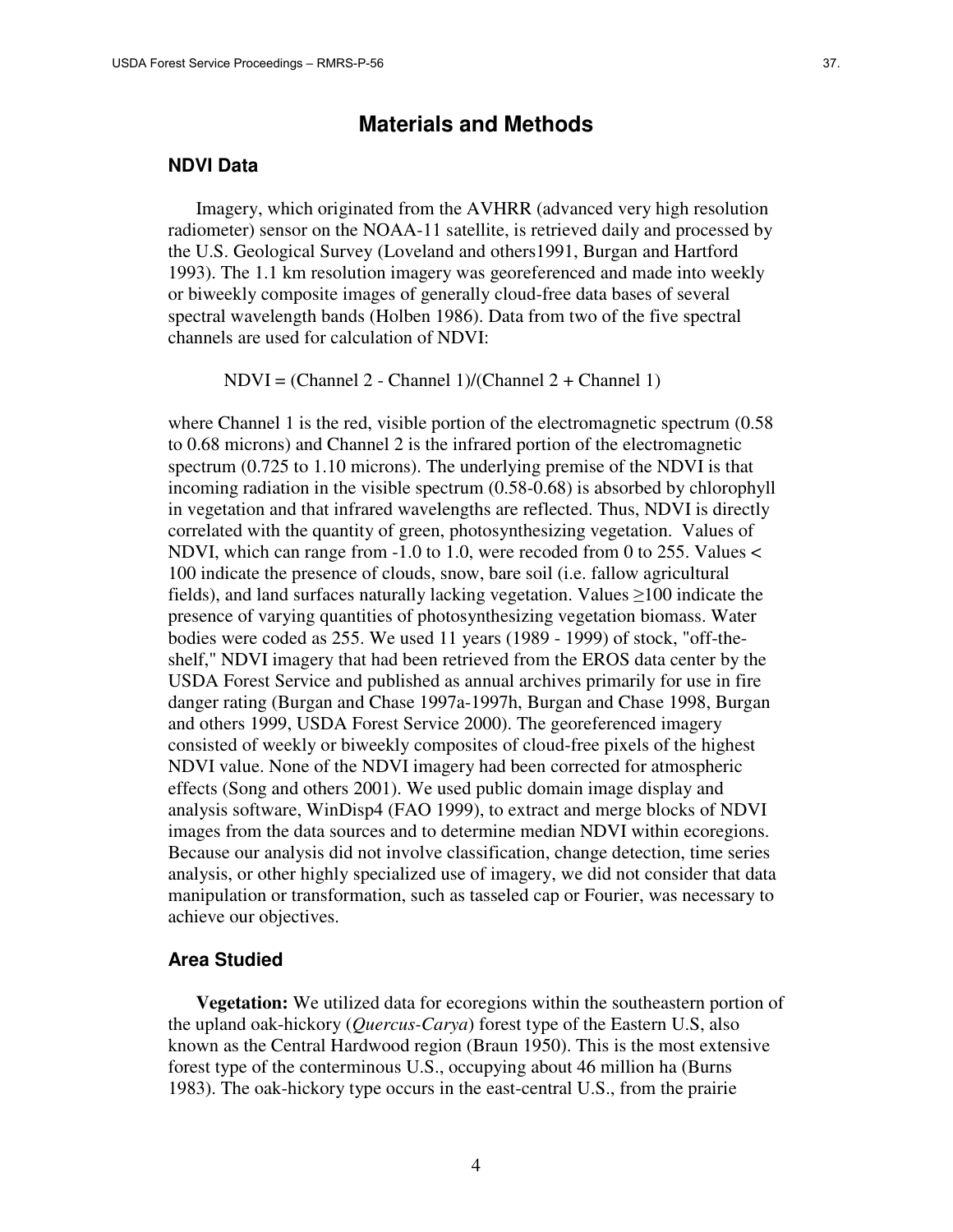borders in Texas northward to the Dakotas and eastward to the Appalachian Mountains from Georgia to southern New England. It is most extensive in Kentucky, Tennessee, and the Ozark and Ouachita Highlands. The type is characterized by deciduous hardwoods that form a nearly closed canopy consisting of four or more layers on mesic sites: a tall (25-30 m) tree overstory, an open midstory of immature canopy and shade-tolerant tree species, a low (1-5 m) shrub layer of ericaceous species, and an herb layer. Northern red oak (*Q. rubra*  L*.*), black oak (*Q. velutina* Lam.), and white oak (*Q. alba* L.) occur throughout the range of the type; other species of local importance include chestnut oak (*Q. prinus* L.), post oak (*Q. stellata* Wangenh.), and scarlet oak (*Q. coccinea* Muenchh.). Hickory species include pignut (*C. glabra* (Mill.) Sweet) and mockernut (*C. tomentosa* (Poir)Nutt.). Species in the midstory include sourwood (*Oxydendrum arboreum* (L.) DC.), eastern redbud (*Cercis canadensis* L.), and flowering dogwood (*Cornus florida* L.). The shrub layer consists of rosebay rhododendron (*Rhododendron maximum* L.) and mountain laurel (*Kalmia latifolia* L.). The oak-hickory type predominates on almost all landscape positions throughout its range. In mountainous areas, however, lower slopes and coves often have a greater proportion of mesophytic species, including yellow-poplar (*Liriodendron tulipifera* L.) and red maple (*Acer rubrum* L.). The type grades into northern hardwoods in the higher elevation and northern parts of its range and the oak-pine type in its southern range.

Climatic regime of the oak-hickory region is humid continental with generally short, cool winters and long, warm summers (Burns 1983). In the central part of the area occupied by the type, mean daily temperature averages about 12.8  $^{\circ}$ C and the frost-free period is around 180 days. Annual precipitation in the central part averages from 75 to 100 cm, about half of which occurs during the growing season. Periods of moisture deficit lasting from 2 to 6 weeks are common during the late summer. Annual snowfall averages about 25 cm.

The topography of the area consists mostly of low, open hills, although areas of steep relief occur in the Appalachian, Cumberland, and Ozark Mountains. The oak-hickory type is restricted to elevations below about 1,650 m on exposed slopes and ridges in the Southern Appalachians. Geologic parent material consists mostly of glacial material, residual sandstone, shales, and limestone, although gneisses and schists also occur. Soils range from cool-moist Spodosols to warmdry Alfisols.

The data utilized in our study are for the central portion of the oak-hickory type in Kentucky and Tennessee, an area of about  $213,000 \text{ km}^2$ . The oak-hickory type in these states consists of areas where the plurality of tree species are upland oaks or hickory, and where associated species include yellow-poplar, elm (*Ulmus* L spp*.*), maple, and black walnut (*Juglans nigra* L.).

**Ecoregions:** This area includes ecoregions delineated at the upper three levels (i.e. domain, division, province) of the USDA Forest Service hierarchical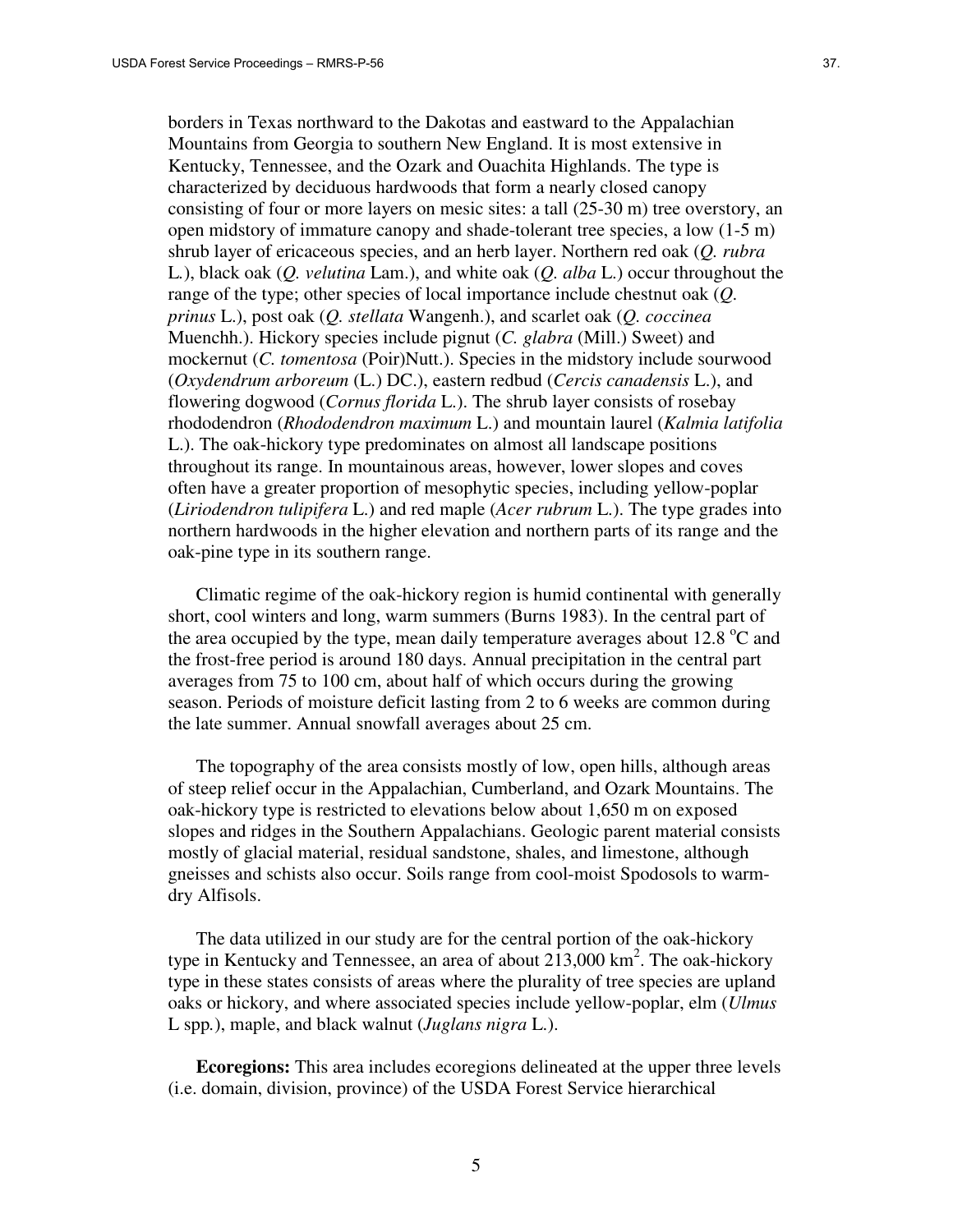framework of ecological units (Cleland and others 1997) (figure 1). In this framework, domains occupy millions of hectares, divisions within a domain occupy hundreds of thousands of hectares, and provinces in a division occupy tens of thousands of hectares. Ecoregion delineation and nomenclature follow Keys and others (1995).

The Humid Temperate Domain, 200, includes all of the study area. This domain is characterized by sufficient precipitation to support forests of broadleaf deciduous and needleleaf evergreen trees, which constitute the dominant vegetation. This domain is subdivided into divisions based on characteristics of the climate during the winter (Bailey 1995). The study area contains two divisions: 220 and 230. Divisions delineate major changes in temperature regimes (Bailey 1995) and tend to be oriented in an east-west direction. The Hot Continental Division, 220, delineates an area of hot summers and cool winters and supports winter deciduous forest vegetation characterized by tall broadleaf trees. The climate of the Subtropical Division, 230, which lies south of 220, is characterized by lack of cold winters and by high humidity during the summer and also by a higher proportion of conifers (primarily *Pinus L.spp.*) in the forest vegetation. The dividing line between the 220 and 230 divisions represents an isotherm of about 22  $\mathrm{^{\circ}C}$  for the warmest month. Most of the study area consists of division 220, which includes three provinces.



**Figure 1:** Ecoregions at the domain, division, and province hierarchical levels in the study area, which consisted of the states of Kentucky and Tennessee. Only ecoregions at the province level are identified. In the hierarchical structure of the Forest Service classification framework (Cleland and others 1997), domain 200 and divisions 220 and 230 are implicitly represented by the taxonomic structure of the numbering system. Thus, the entire area is contained in domain 200 and the wide boundary line along the southern and western parts of Tennessee separates divisions 220 and 230.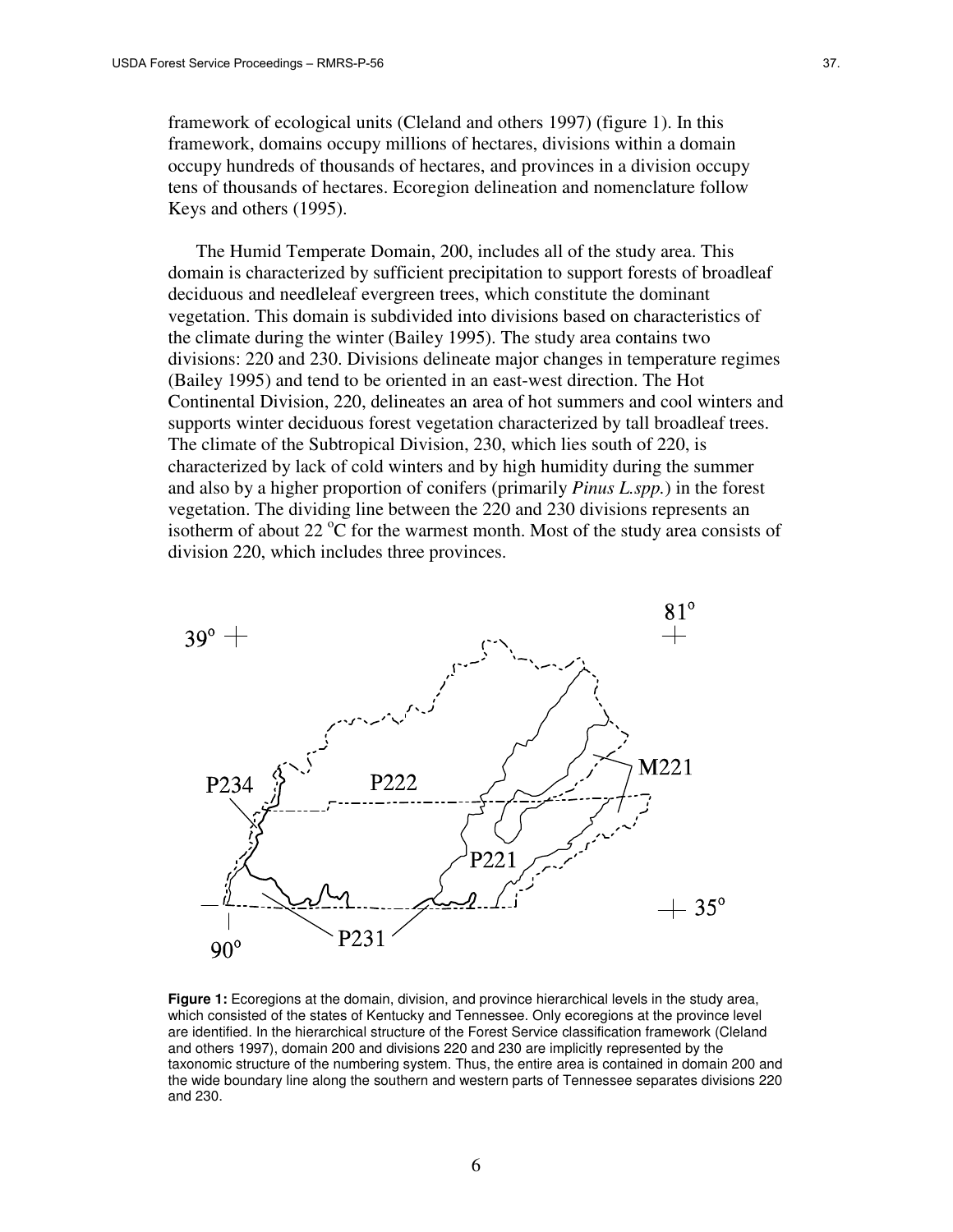Provinces are components of a division that correspond to broad vegetation regions, and that conform to climatic sub-zones controlled primarily by continental weather characteristics such as length of dry season and duration of cold temperatures (Bailey 1995). Provinces are also characterized by similar soil orders and potential natural vegetation. Five provinces are represented in the study area, one mountainous (M221) and four with planar or plateau-type surfaces (P221, P222, P231, and P234).

Province M221 extends across the western slope of the Appalachian Mountains in Tennessee and includes a small part of the Cumberland Mountains in Kentucky. A landscape of high relief is characteristic of this province. Geologic formations generally consist of Precambrian metamorphosed gneisses and schists, although the Cumberland Mountains were formed by differential erosion of levelbedded sandstones. Vegetation is dominated by species of *Quercus*, although mesophytic species predominate in mountain valleys. Annual precipitation is greater here than in other provinces, primarily as a result of orographic effects. Nine percent of the study area is contained in M221. Except for the heavily populated broad intermountain basins, most of the province is forested, particularly the steep, mountainous slopes.

Province P221, Eastern Broadleaf Forest (Oceanic), is in the eastern part of the study area and makes up about 22 percent of the study area. Precipitation here is less than in M221, but greater than in the adjacent province to the west. Geology is variable, ranging from level-bedded sandstones on the Cumberland Plateau to the carbonate rocks of the Ridge and Valley geologic province. Parts of P221 have been weathered and dissected to present mountainous terrain. Altitude ranges from about 200 to 800 m. Vegetation consists of arborescent species dominated by oaks. Forests have been cleared from 30 to 40 percent of the land area for urban, pasture, and agricultural land uses.

Province 222, Eastern Broadleaf Forest (Continental), is the largest of the ecoregions under consideration, occupying 63 percent of the study area. Its geology consists of Paleozoic level-bedded sandstones and siltstones that have weathered to form topography of low, rolling hills and dissected plateaus. Vegetation is dominated by oaks and hickories. Forest cover ranges from about 45 percent in the eastern and central part of this province to 70 percent in the west.

A small part of P231 (Southeastern Mixed Forest) occurs along the southern boundary of Tennessee, and constitutes 4 percent of the study area. Geologic formations are irregularly bedded Quaternary and Cenozoic sands and clays. Forest canopy vegetation consists mostly of oaks and hickories; pines (*Pinus* L.spp.) are more prevalent here than in neighboring provinces. Land use is mostly forestry and agriculture.

Province 234 (Lower Mississippi Riverine Forest), the smallest of the five ecoregions included in the study (2 percent of the study area), borders the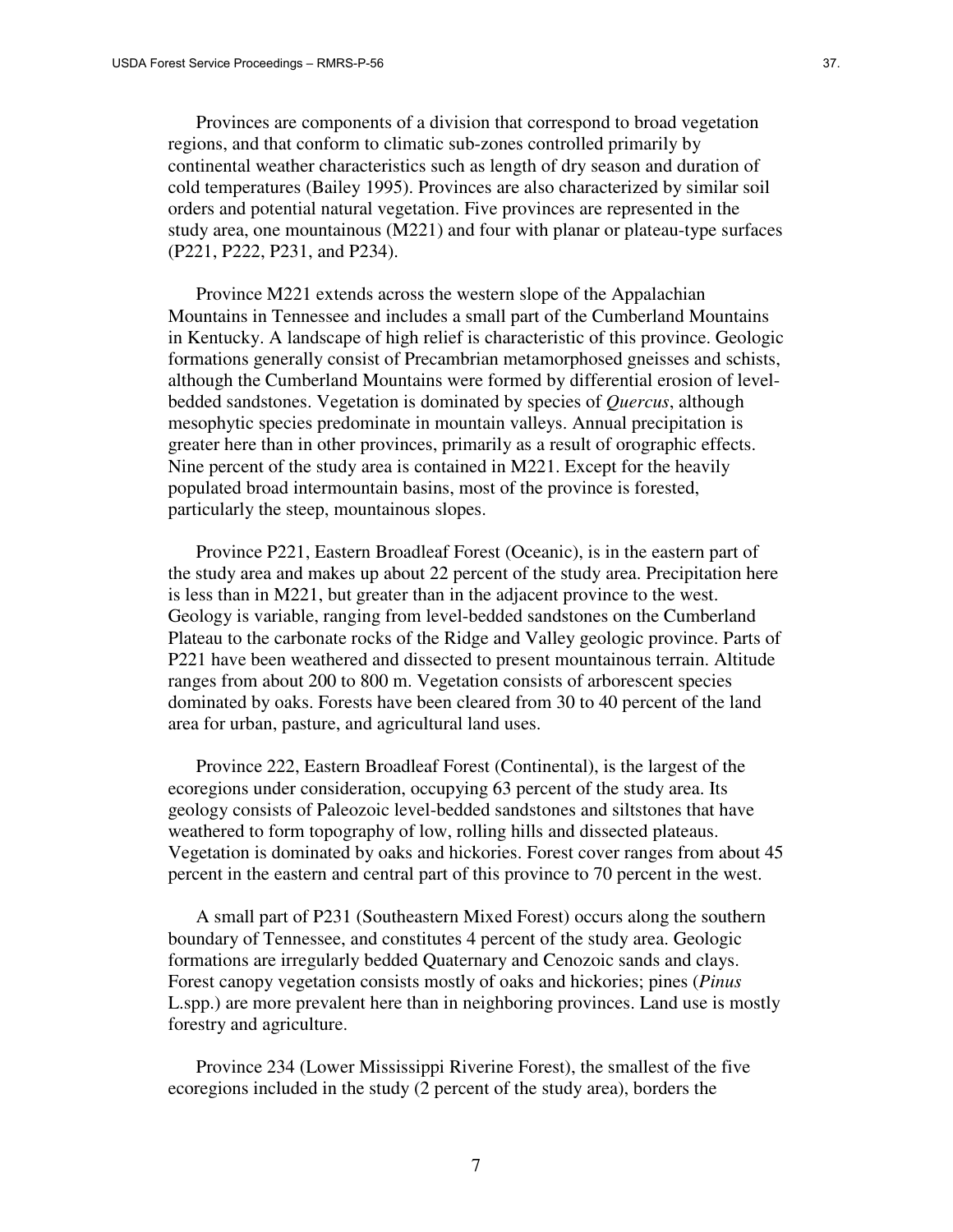Mississippi River and is characterized by flat, alluvial plains that are flooded periodically. Areas of late Pleistocene, wind-deposited loess occur and form a distinctive boundary with P222. A large portion of this province was formerly utilized for agricultural purposes, particularly areas that had more favorable soil moisture relations, but reforestation is now occurring (Schweitzer and Stanturf 1997). Forest vegetation includes a number of mesophytic species that can withstand periodic flooding, such as water tupelo (*Nyssa aquatica* L.), blackgum (*N. sylvatica* Marsh.), sweetgum (*Liquidambar styraciflua* L.), some oaks, and baldcypress (*Taxodium distichum* (L.) Rich.). The physical characteristics and vegetation of P234 are quite distinct from those of the other provinces.

In summary, the natural vegetation of the ecoregions studied consists primarily of forests with an upper and mid-canopy cover of arborescent species dominated by oaks. Divisions are most clearly distinguished by physiography and differences in vegetative composition. Vegetational differences among provinces within a division are less distinct. Bailey (1995), Griffith and others (1997), and Delcourt and Delcourt (2000) provide more information on ecological relationships in the study area. Ecoregions delineated at the division and province scales, unlike ecological units at lower hierarchical levels, are not repeated across the landscape. Approximately half of the two-state study area is forested.

#### **Experimental Design**

We designed our study with the assumption that the ecoregion (e.g. division, province) is the experimental unit, or the smallest portion of the study that receives a treatment. Treatments are the environmental conditions and biological processes used to define each ecoregion. Treatments are defined by physical factors -- climate (e.g. temperature, precipitation), geology, landform, and soils. Forest vegetation is the relatively stable biological characteristic that responds to the physical environmental treatment. NDVI was employed to quantify the biological response. The environmental treatment of each ecoregion was assumed to be a random effect.

Climate varies both with location within the study area and over time. Therefore, because NDVI quantifies the phenological state of vegetation, which we hypothesize varies among ecoregions as a function of climate, it was measured at two fixed times during the growing season.

Replication of the experimental units for statistical testing is problematic because ecoregions at the division and province hierarchical levels are unique and thus do not repeat across the landscape. We used years as replications and considered their effects to be random. Experimental error for testing treatments consisted of unexplained variation in NDVI resulting from phenological differences in vegetation at the measurement dates, unmeasured atmospheric conditions, and other variation that was not accounted for by treatments.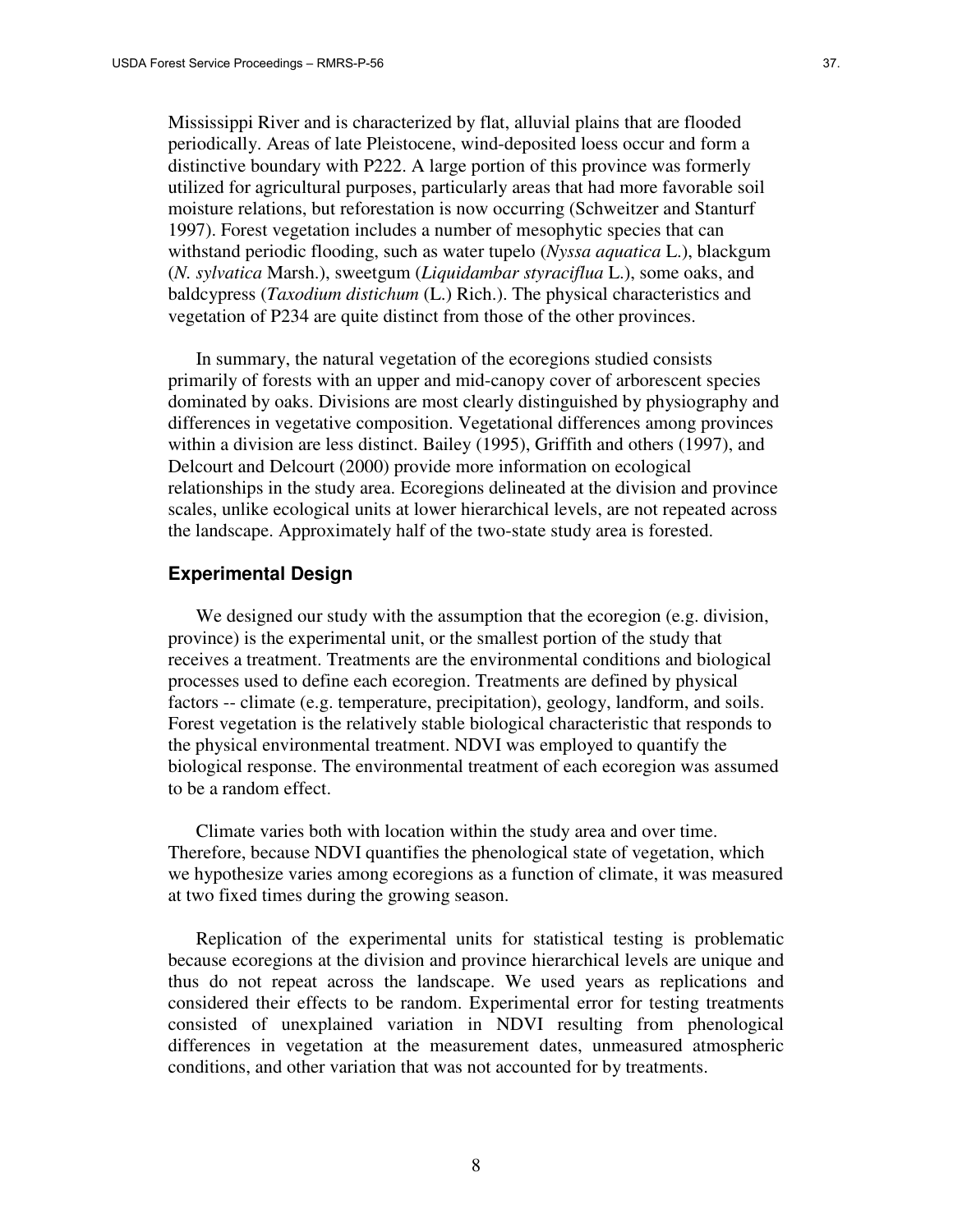#### **Ecoregion Analyses**

The population of NDVI values within each ecoregion was sampled as values for the areas around the FIA inventory plot locations (Hansen and others 1992). The FIA plots were utilized to identify forested sample sites for determination of NDVI and to exclude landcover associated with nonforest uses (e.g. metropolitan, agricultural). A total of 5,399 forested plots were available for which the geographic coordinates had been determined to the nearest 100 seconds of latitude and longitude. One hundred seconds of latitude equals approximately 1.6 km. The median of nine NDVI values was determined from a 3x3 grid (3.3 x 3.3 km) centered at each FIA inventory plot to ensure inclusion of the plot in the sample area.

We determined NDVI at the FIA plot locations for 11 years. Each year, NDVI was sampled at the summer solstice (June 22) and the fall equinox (September 22). In the study area, these dates generally correspond to full expansion of foliage at the highest altitudes in late spring and also before initiation of leaf abscission, near the end of the growing season. In addition, the June date is representative of the annual period before soil moisture generally becomes limiting, and September is the period when moisture deficits may become maximized. The Palmer drought severity index (PDSI) was used to account for variation in annual and seasonal NDVI associated with meteorological drought (Palmer 1965). Published values of PDSI that had been calculated for each of the four climatic divisions in each state were used in the analysis.

We used analysis of variance to determine if variation in the response variable (NDVI) was affected by differing treatments, which were represented by ecoregions. We restricted tests of significance to ecoregions within the hierarchical structure of the classification. For example, we first used all data to compare divisions, and then conducted separate analyses of provinces within each division (i.e. two data sets were formed by subsetting on division). Orthogonal contrast tests were used to determine all differences among divisions and provinces.

#### **NDVI Modeling**

We used multiple regression on the linked FIA and NDVI data bases to investigate the effects of selected topographic, geographic, and vegetational variables on NDVI. We followed Hansen and others (1992) in selecting altitude and stand basal area as vegetational and topographic variables to characterize each inventory plot. Plot latitude and longitude were included as surrogate variables to account for variation in climate associated with geographic location within ecoregions. The response variable was NDVI averaged by season over the 11 years studied. Other variables in the FIA data set (i.e. aspect and slope gradient) were excluded from analysis because of the broad area represented by each sample plot  $(10.1 \text{ km}^2)$ .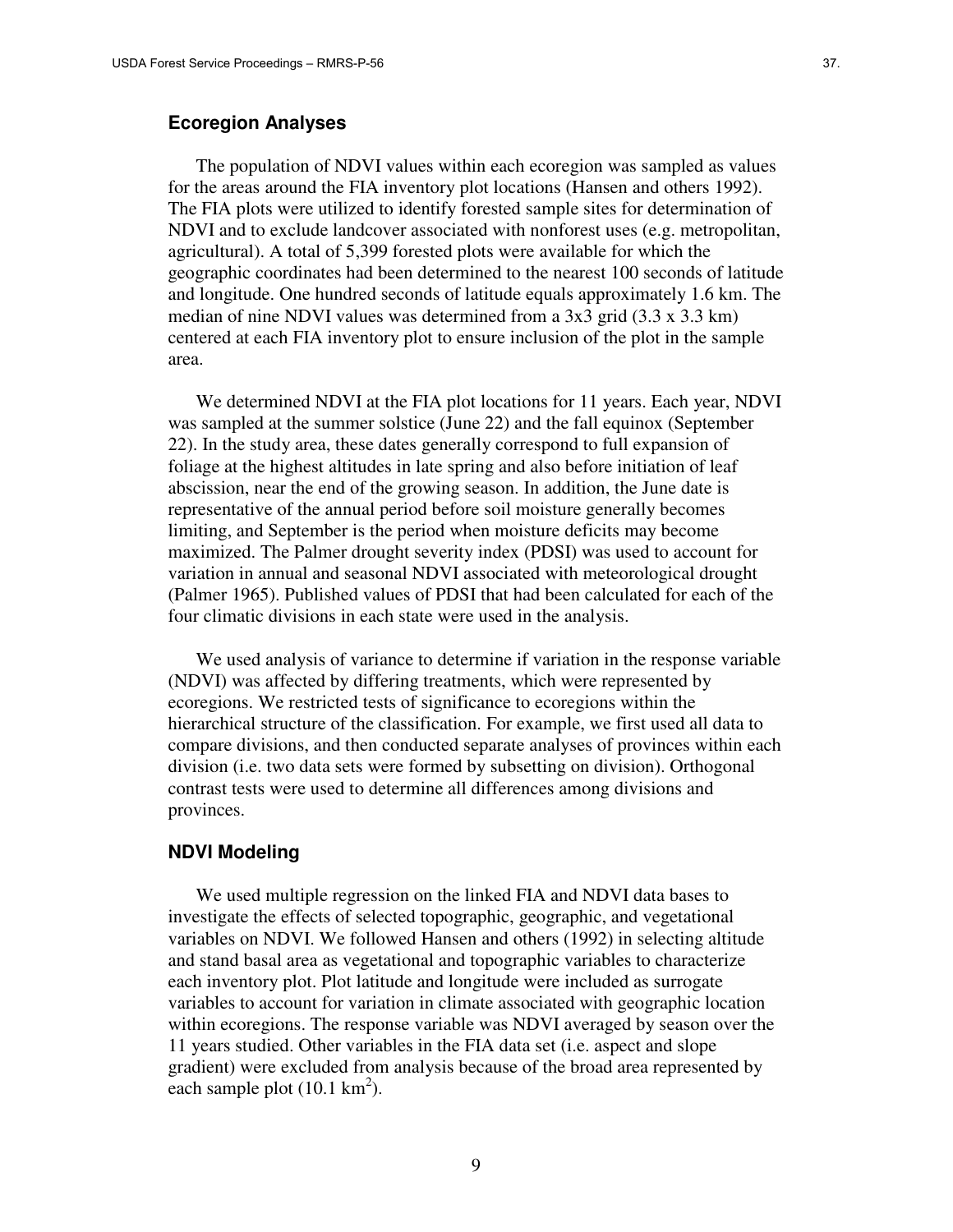# **Results**

#### **Inventory Plot Characteristics**

A total of 5,399 FIA inventory plots (3,049 in Kentucky and 2,350 in Tennessee) were used in the analysis (table 1). Plots were well distributed throughout each ecoregion. Mean topographic elevations were greatest (563 m) in M221, the mountainous province, and least (90 m) in P234, near the Mississippi River. Elevations in P222 and P231 were similar, but variation was greater in P231. Stand basal area was about 2.8  $m^2/h$ a higher for division 230 than for division 220. Among provinces, stand basal area was greatest  $(20.3 \text{ m}^2/\text{ha})$  in M221 and least  $(13.2 \text{ m}^2/\text{ha})$  in P222.

#### **NDVI and Ecoregions**

Mean summer (June) NDVI averaged 155.8 among provinces for the 11-year period studied (figure 2). The range in average summer NDVI across all ecoregions varied from about 167 in 1990 to 127 in 1994. M221 had the highest summer NDVI in most years, and P234 had the lowest summer NDVI every year. Annual direction and magnitude of change in NDVI was generally consistent among provinces for most years of the study, although there were notable exceptions in 1996 and 1997. The mean summer PDSI averaged across all provinces ranged from -0.6 to 4.4 during the study period. The PDSI pattern agreed with the pattern of NDVI for about half of the years, but differed visibly for other years (e.g. 1989, 1994, and 1997).

Ecoregions accounted for highly significant differences in average NDVI between divisions and provinces within divisions for the summer growing season (table 2). Similar patterns were apparent in the fall (September) data, but the relationships were not as strong. The multiple coefficient of determination  $(R^2)$ values of the analyses of variance for the summer and fall seasons were  $R^2 =$ 

| <b>Ecoregion</b>          | <b>Plots</b> | <b>Elevation</b> | Latitude  | Longitude                   | <b>Basal area</b> |  |
|---------------------------|--------------|------------------|-----------|-----------------------------|-------------------|--|
|                           | number       | meters           |           | $- - - -$ degrees $- - - -$ | $m^2/ha$          |  |
| Domain 200                | 5399         | 299(161)         | 36.8(1.0) | 85.5(1.9)                   | 15.7(10.7)        |  |
| Divisions in domain 200   |              |                  |           |                             |                   |  |
| 220                       | 5222         | 302(161)         | 36.8(0.9) | 85.4(1.8)                   | 15.6(10.8)        |  |
| 230                       | 177          | 195(123)         | 35.3(0.5) | 88.4(1.4)                   | 18.4(8.4)         |  |
| Provinces in division 220 |              |                  |           |                             |                   |  |
| M221                      | 624          | 563(212)         | 36.4(0.7) | 83.2(0.9)                   | 20.3(10.0)        |  |
| P <sub>221</sub>          | 1479         | 380(105)         | 36.7(0.9) | 84.0(0.9)                   | 18.6(9.7)         |  |
| P <sub>222</sub>          | 3119         | 214(70)          | 36.9(1.0) | 86.4(1.5)                   | 13.2(10.8)        |  |
| Provinces in division 230 |              |                  |           |                             |                   |  |
| P <sub>231</sub>          | 145          | 217(124)         | 35.1(0.1) | 88.1(1.4)                   | 18.8(7.2)         |  |
| P <sub>234</sub>          | 32           | 90(17)           | 36.3(0.6) | 89.4(0.3)                   | 16.5(12.3)        |  |

**Table 1:** Mean (±SD) topographic, geographic, and vegetation characteristics of forest inventory and analysis sample plots by ecoregion hierarchical level.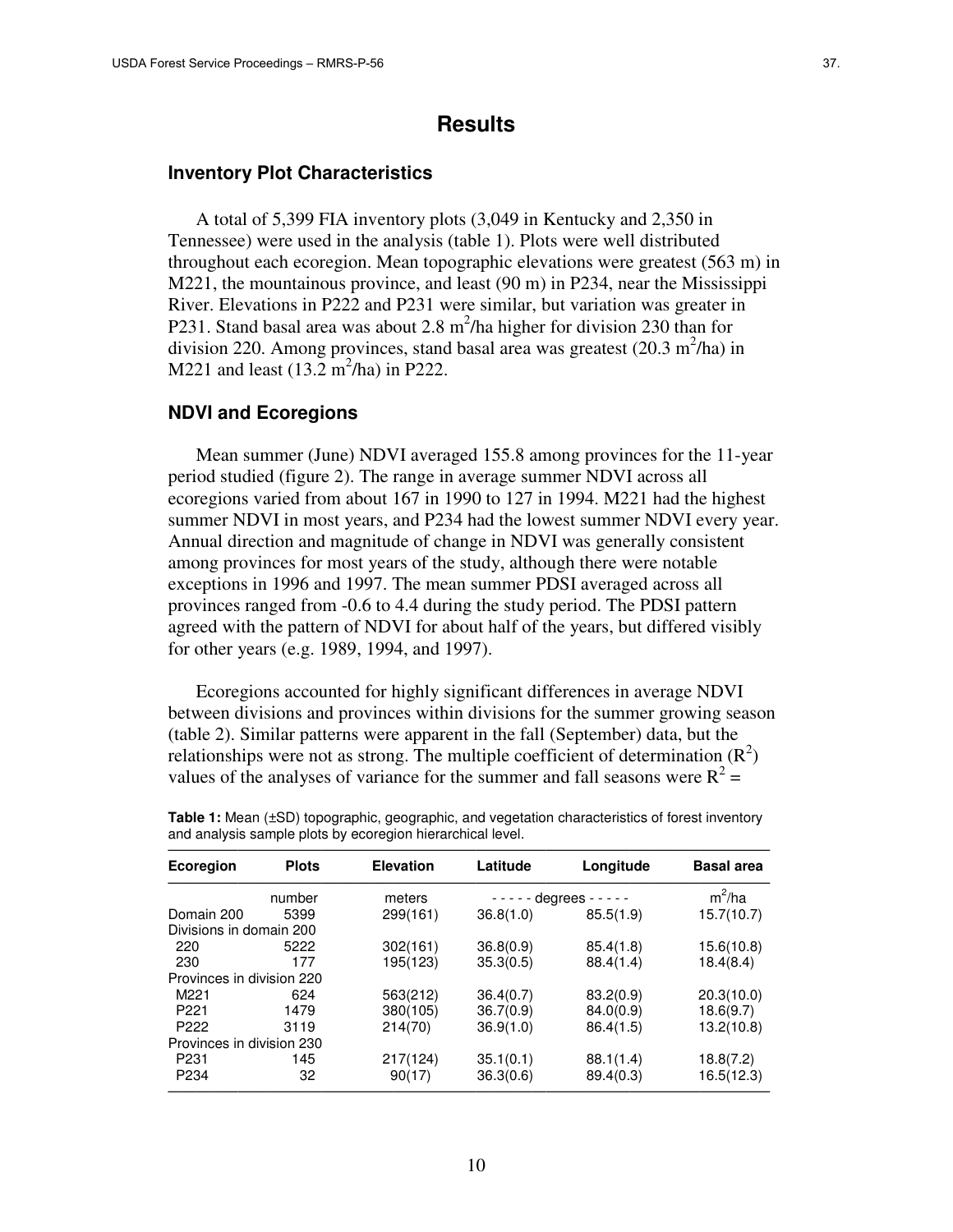

**Figure 2:** Mean normalized difference vegetation index (NDVI) and regional Palmer drought severity index (PDSI) at the summer solstice (June 22) by ecological province over the 11 years of the study. The long-term (11 years) mean summer NDVI is indicated by the horizontal dashed line.

0.9068 and  $R^2 = 0.7436$  respectively. The mean summer division-to-division difference was approximately 10 NDVI units, which was significant at the P<0.0001 level. The three provinces in division 220 were M221, P221, and P222. Mean summer NDVI of M221 did not differ from that of P221 (P=0.1560). However, NDVI of P222 was significantly different from that of M221 (P<0.001) and that of P221 (P=0.002). The two provinces in division 230 were P231 and P234. Mean summer NDVI of P231 (154.7) was significantly different (P<0.0001) from that of P234 (141.1). NDVI for P231 and NDVI for P234 were not significantly different (P=0.7511) for the fall season.

Inclusion of PDSI as a covariable in the analysis of variance for the summer season explained a small but significant (P=0.0032) portion of the variation in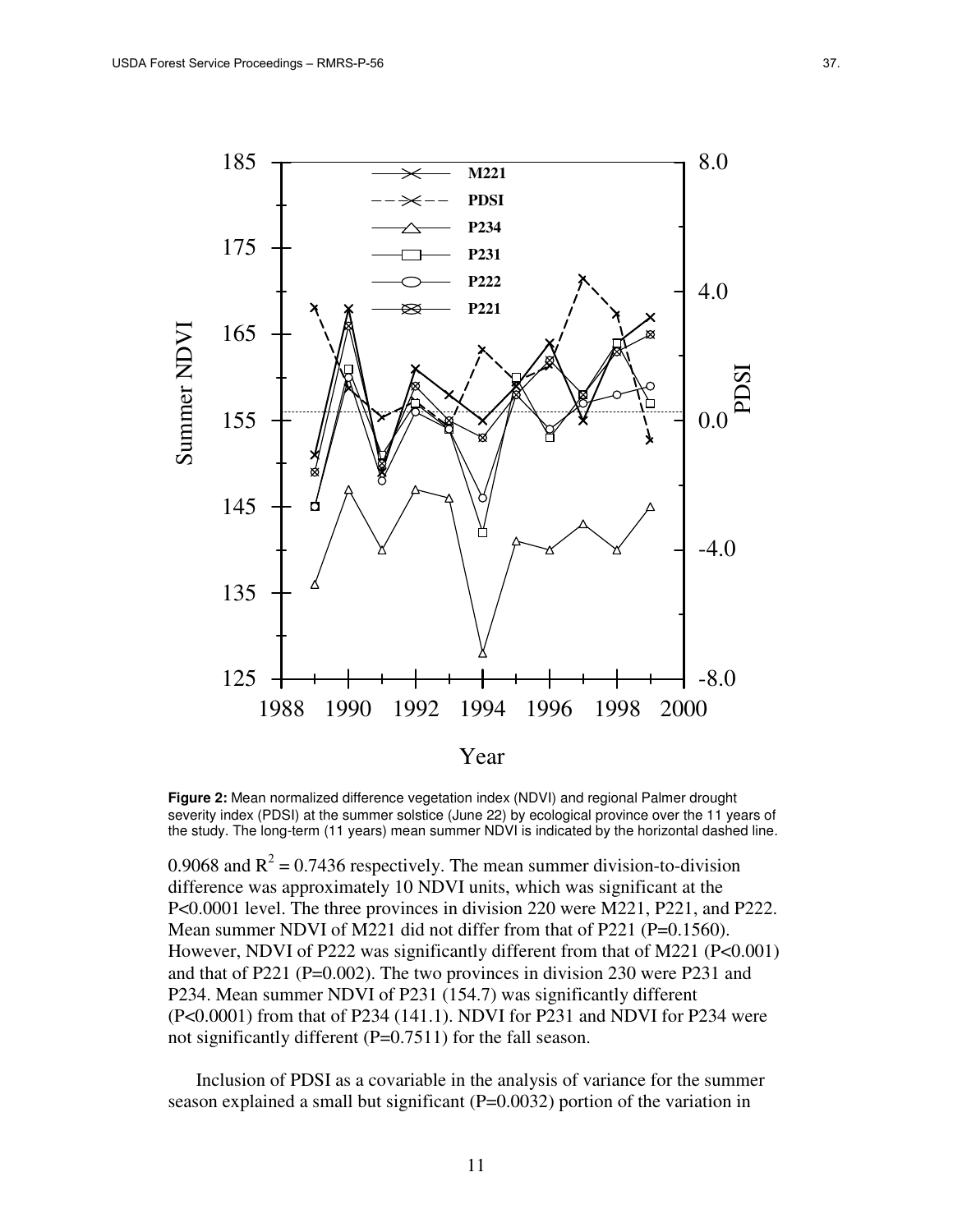| Ecoregion                 | <b>Summer</b><br>(June 21) | Fall<br>(September 21) |  |
|---------------------------|----------------------------|------------------------|--|
|                           |                            |                        |  |
| Divisions in domain 200   |                            |                        |  |
| 220                       | 157.2(6.1)a                | 153.8(6.2)a            |  |
| 230                       | 147.0(9.2)b                | 151.6(5.6)b            |  |
| Provinces in division 220 |                            |                        |  |
| M <sub>221</sub>          | 159.4(6.4)a                | 155.6(7.3)a            |  |
| P <sub>221</sub>          | 158.1(5.7)a                | 153.8(6.1)ab           |  |
| P <sub>222</sub>          | 154.1(5.4)b                | 151.9(4.8)b            |  |
| Provinces in division 230 |                            |                        |  |
| P <sub>231</sub>          | 154.7(6.7)a                | 151.8(6.1)a            |  |
| P <sub>234</sub>          | 141.1(5.6)b                | 151.3(5.3)a            |  |

Table 2: Seasonal mean (±SD) NDVI and orthogonal contrasts among hierarchical ecoregions.<sup>1</sup>

 $<sup>1</sup>$ Within hierarchical ecoregion groups, means followed by the same letter are not significantly</sup> different (P<0.001).

mean NDVI within and between provinces. The coefficient for PDSI was 1.9998, and the value of  $R^2$  increased from 0.907 to 0.926. PDSI was not significant (P=0.1689) when included as a covariable in an analysis of variance model for fall NDVI, and had a coefficient of -0.9708.

#### **NDVI and Environmental Data**

Regression analysis indicated that phenological, topographic, vegetative, and geographic variables were highly significant (P<0.001) sources of variation in NDVI at all levels of the hierarchical framework (table 3). Among provinces, variation in NDVI explained ranged from  $R^2$ =0.206 for P222 to  $R^2$ =0.553 for M221. Among the independent variables, time of measurement during the growing season (i.e. June 22 or September 22) explained the largest proportion of variation, followed by elevation and stand basal area. Effects of season, elevation, and stand basal area were generally consistent in magnitude and sign of the variable coefficients: NDVI increased with increasing elevation and stand basal area primarily as a result of greater quantities of green vegetation.

Season of determination was not significant for division 230 because of an interaction between the two provinces. As indicated by the signs of the coefficients for season, NDVI decreased from summer to fall for P231, but increased for P234. Effect of season was consistent among the other ecoregions.

# **Discussion**

#### **NDVI and Ecoregions**

This study demonstrated that ecoregions explained significant variation in NDVI at several levels of a hierarchical classification framework in the humid eastern US, where landcover consists of forests dominated by relatively uniform arborescent vegetation. Our results parallel those reported by Ramsey and others (1995), who found that nonhierarchical ecoregions of the arid environments of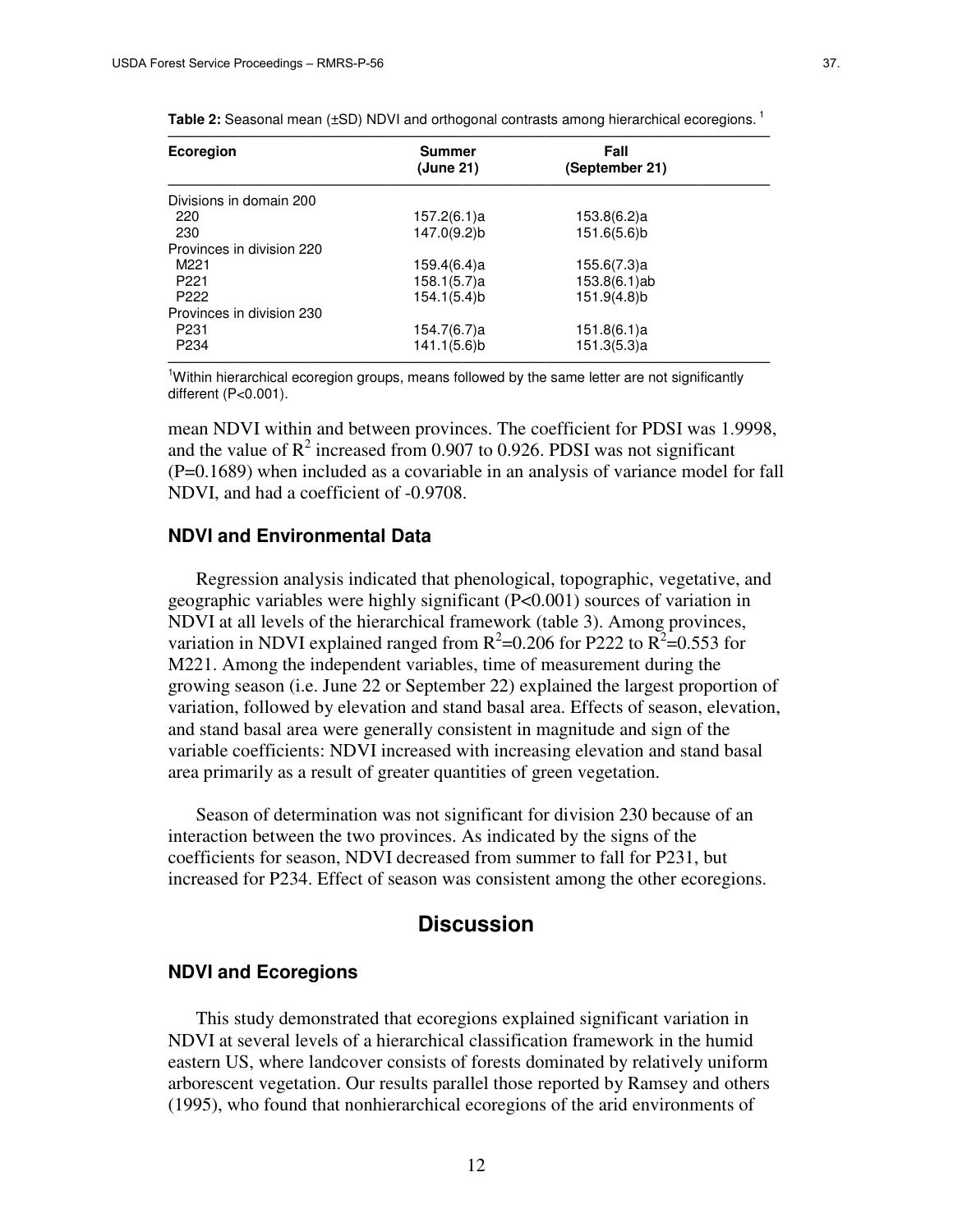**Table 3:** Regression coefficients of season, topographic, vegetation, and geographic variables and fit statistics ( $R^2$ , coefficient of correlation;  $S_{YX}$  standard error of mean) in models of NDVI by hierarchical ecoregion.<sup>1</sup>

| Ecoregion                 | Season    | <b>Elevation</b> | <b>B.A.</b> | Latitude                    | Longitude | $R^2$ | $S_{Y \cdot X}$ |
|---------------------------|-----------|------------------|-------------|-----------------------------|-----------|-------|-----------------|
|                           |           | meters           | $m^2/ha$    | $- - - -$ degrees $- - - -$ |           |       |                 |
| Domain 200                | $-2.901*$ | $0.010*$         | $0.091*$    | $-0.231*$                   | $0.306*$  | 0.313 | 4.212           |
| Divisions in domain 200   |           |                  |             |                             |           |       |                 |
| 220                       | $-2.972*$ | $0.009*$         | $0.095*$    | $-0.220*$                   | $-0.276*$ | 0.319 | 4.134           |
| 230                       | $-0.714$  | $0.031*$         | $0.016*$    | $-1.917*$                   | $-0.537$  | 0.320 | 5.562           |
| Provinces in division 220 |           |                  |             |                             |           |       |                 |
| M <sub>221</sub>          | $-3.745*$ | $0.010*$         | $0.046*$    | $1.723*$                    | $-2.186*$ | 0.482 | 2.889           |
| P <sub>221</sub>          | $-4.241*$ | $0.013*$         | $0.039*$    | $2.681*$                    | $-1.678*$ | 0.474 | 2.924           |
| P <sub>222</sub>          | $-2.215*$ | $0.025*$         | $0.115*$    | $-0.618*$                   | $-0.066$  | 0.265 | 4.388           |
| Provinces in division 230 |           |                  |             |                             |           |       |                 |
| P <sub>231</sub>          | $-2.928*$ | $0.029*$         | $-0.032$    | $-5.515*$                   | $-0.750*$ | 0.430 | 4.166           |
| P <sub>234</sub>          | 10.438*   | $0.181*$         | $0.123*$    | $-15.680*$                  | 23.661*   | 0.468 | 7.156           |

 $\frac{1}{2}$ Level of significance: \*=P<0.01.

2 B.A.: Basal area of stand.

Utah were significantly related to NDVI. Mean NDVI was higher and more variable in our study than in the Utah study. NDVI in the oak-hickory type averaged about 156( $\pm$ 9s.d.) for summer and 153( $\pm$ 8s.d.) for fall whereas NDVI in the Utah study was about  $118(\pm 5s.d.)$  (Ramsey and others 1995). Minimum NDVI was similar for both areas, about 100, indicating a lack of photosynthesizing vegetation. Maximum NDVI, however, ranged from 169 to 178 across the deciduous forested ecoregions and from 115 to 148 in the ecoregions in Utah. Because NDVI is a surrogate variable for on-site quantification of vegetation (Loveland and others 1995), our results suggest that there are ecological differences among most ecoregions in our study area.

One might draw useful conclusions from a single year's results if by-province NDVI rankings did not change from year to year. Ramsey and others (1995) found little annual variation in NDVI, but we found substantial switching in yearto-year rankings of ecoregional NDVI means. This variation served as the experimental error in our tests of significance. We hypothesize that year-to-year differences in NDVI at the season date of measurement could result from a combination of varying annual temperature and precipitation regimes. Spring temperatures that are cooler or warmer than normal would affect development of foliage by the June 22 measurement date, resulting in less or more green photosynthesizing vegetation than average for imaging based on NDVI. In a similar manner, annual variation in the soil moisture regime affects the quantity of vegetation present.

Atmospheric effects are a possible cause of annual variation in NDVI values within and among ecoregions. The NDVI imagery used in our study was uncorrected for atmospheric effects of water vapor, ozone, and Rayleigh scattering. NDVI band  $2(0.75-1.1\mu m)$  is particularly sensitive to increased levels of atmospheric water vapor, which tends to reduce estimated NDVI values. The use of biased values of NDVI can reduce the accuracy of estimates of vegetation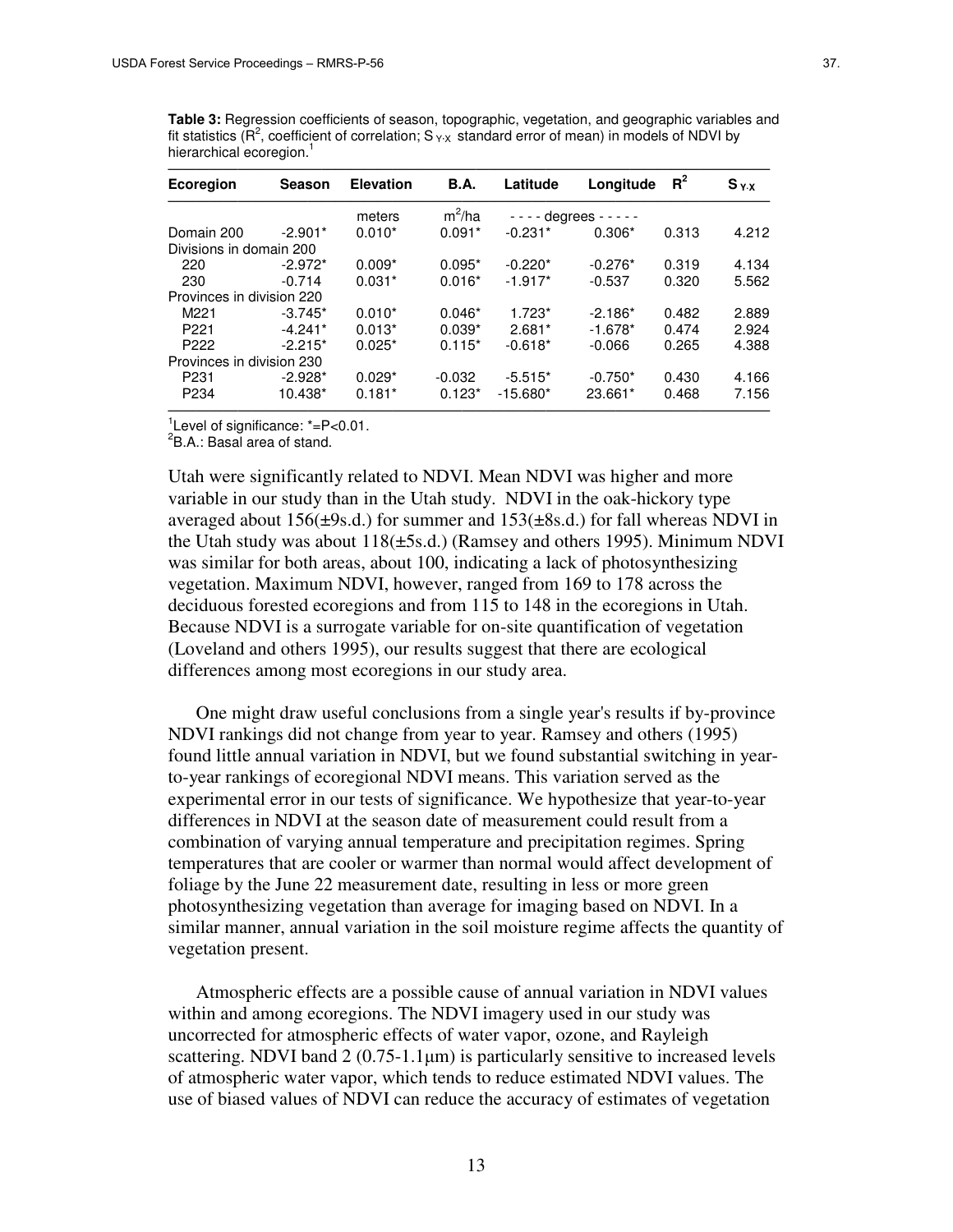moisture content and other predictions. NDVI was not used for predictive purposes in our study. Also, the use of biweekly NDVI composites tends to reduce atmospheric effects because the greenest pixel is used in such composites, which suggests that the image was made when there was the least amount of water vapor in the atmosphere. Clearly, however, use of atmospherically corrected NDVI values is desirable.

Our use of PDSI to quantify meteorological drought accounted for small but significant variation in annual NDVI. Walsh (1987) also found that NDVI was correlated with PDSI. A measure of air temperature for each season by year would likely account for additional variation in NDVI. Annual variation in soil moisture availability may account for some of the variation in NDVI in our study. The PDSI indicated a surplus of soil moisture (PDSI>0.5) for broad, state climatic divisions in 6 years and a deficit (PDSI<-0.5) in 3 years. Availability of refined values of PDSI from the weather station nearest each FIA plot would likely have shown stronger relationships in the analysis of covariance.

Because FIA plots are established in forested locations, we were able to use the locations of FIA plots to subsample NDVI values within ecoregions. However, the positional accuracy of these plots to only 0.01 seconds is an important limitation in their usefulness. This lack of accuracy caused us to expand our sample area to the eight neighboring cells surrounding the cell in which the FIA plot supposedly fell. Despite the relative lack of accuracy of inventory plot location and the greater likelihood of including nonforested areas for NDVI determination in the expanded sample area, we consider this method as superior to the total polygon method. That method uses all cells in a polygon for analysis, which could include many that are nonforested, such as urban areas and agricultural fields, thereby potentially increasing variation. Marked improvement in results should be possible with increased location accuracy of plots. One possible drawback to this rationale, however, is exclusion of NDVI values associated with land uses other than forests, a classification factor included in some ecoregion map delineations (Omernik 1995).

#### **NDVI and Environmental Variables**

Our study demonstrates a significant association between NDVI and characteristics of field inventory plots. Stand basal area consistently and significantly accounted for small amounts of variation in NDVI. We assume that the relationship would have been stronger if sampling had been restricted to a single 1.1 km cell, instead of the 3.3  $km^2$  grid that was used. Our findings agree with those of Kremer and Running (1993) who found that characteristics of vegetation on ground-sampled plots were correlated with 1.1 km NDVI imagery.

The explanation of the significance of the other topographic and geologic variables is logical. Elevation was directly associated with NDVI in all of the ecoregions we studied, and is associated with length of growing season, initiation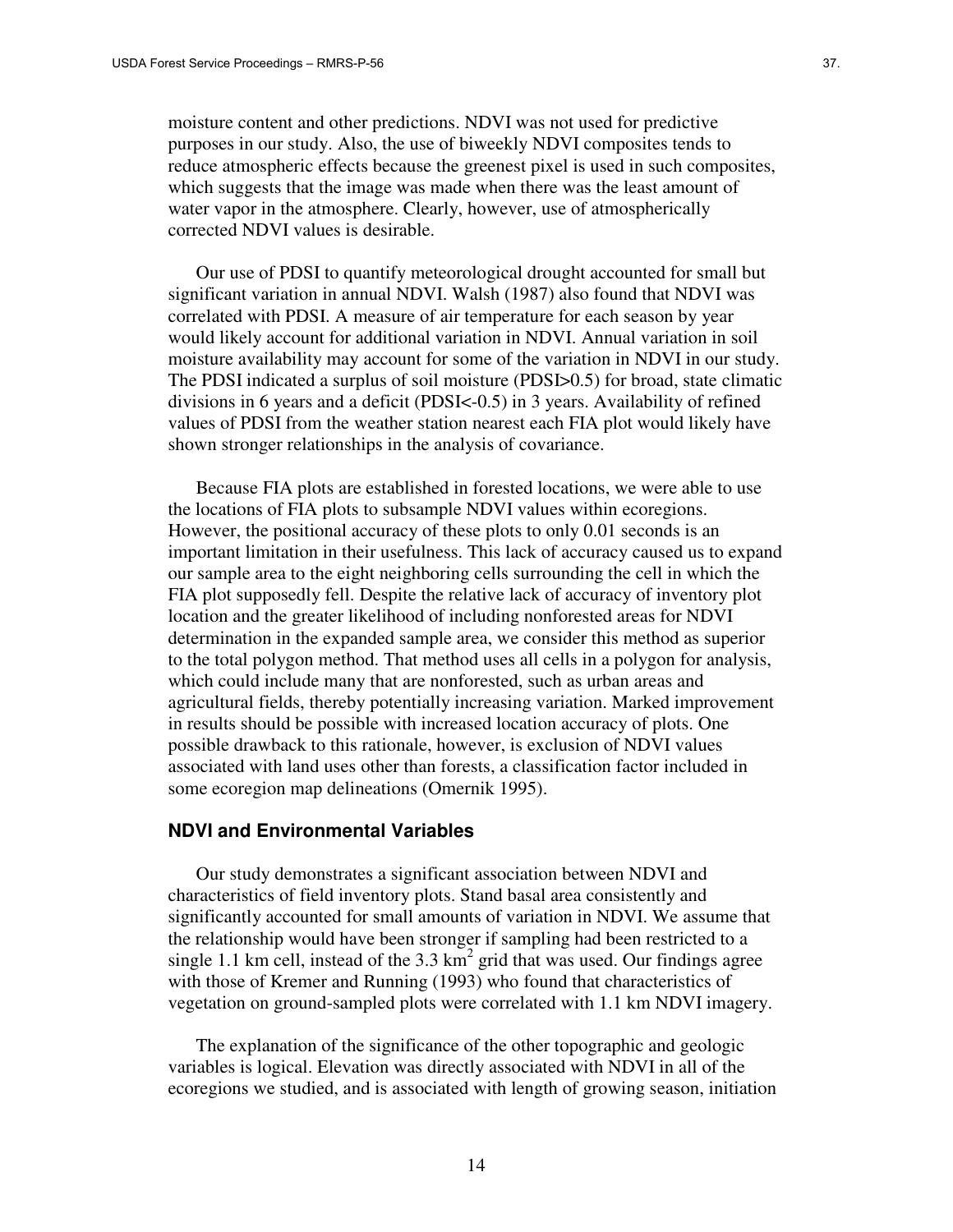of spring growth, and onset of winter dormancy, as have been reported in other studies (Ramsey and others 1995, Burgan and Hartford 1993, Loveland and others 1995). Latitude is likely related to variation in temperature within ecoregions and to variation in NDVI. The effect of longitude on NDVI variations is probably related to precipitation, which tends to increase from west to east. In our study area, longitude is probably more closely associated with precipitation than with temperature.

# **Conclusions**

Remote sensing data can be used to test the relatively uniform, humid environments of the eastern U.S. for uniqueness in some vegetational characteristics. Our test was designed to determine if ecoregions differed based on measurements of NDVI, which quantifies the amount of photosynthesizing vegetation present. Other characterization criteria of ecoregions, including plant species composition and water quality, have proven useful for ground-based validation testing, but NDVI is one of the few variables that can be applied using remote sensing. We found that one difficulty associated with the use of NDVI in the forested eastern U.S. is annual variation in its magnitude. This variation could result from subtle year-to-year climatic effects on vegetation attributable to annual variation in temperature and moisture regimes, or to varying atmospheric conditions associated with a humid climate. Multiple years of NDVI data are needed both to avoid possible bias arising from analysis of atypical data and as a source of experimental error. Results of our study in deciduous hardwoods confirm and extend those of other studies in which NDVI was used to test ecoregion maps in arid environments.

The use of FIA plot locations provides data of sufficient sensitivity for testing and reducing variation between ecological map units. Other studies have used polygons in which all cells are utilized for computation of a single average value of NDVI for a particular time period. This total polygon method adds variation in NDVI that comes from nonforest conditions. However, the large number of sample sites based on inventory plot locations provided data for testing of the within-polygon relationship NDVI has with environmental factors. FIA plots also provided a large amount of useful ancillary information.

NDVI should not be the sole criterion for testing ecoregion hypotheses. However, NDVI evaluation could be used to identify parts of ecoregions warranting further investigation or review. NDVI should be considered a tool for preliminary screening. NDVI and inventory plot analysis is a relatively inexpensive and readily available tool that could be used by persons who do not have knowledge of GIS techniques and expensive GIS software. Although we used relatively simple methods, additional more sophisticated techniques are available, such as correcting for variation in atmospheric conditions.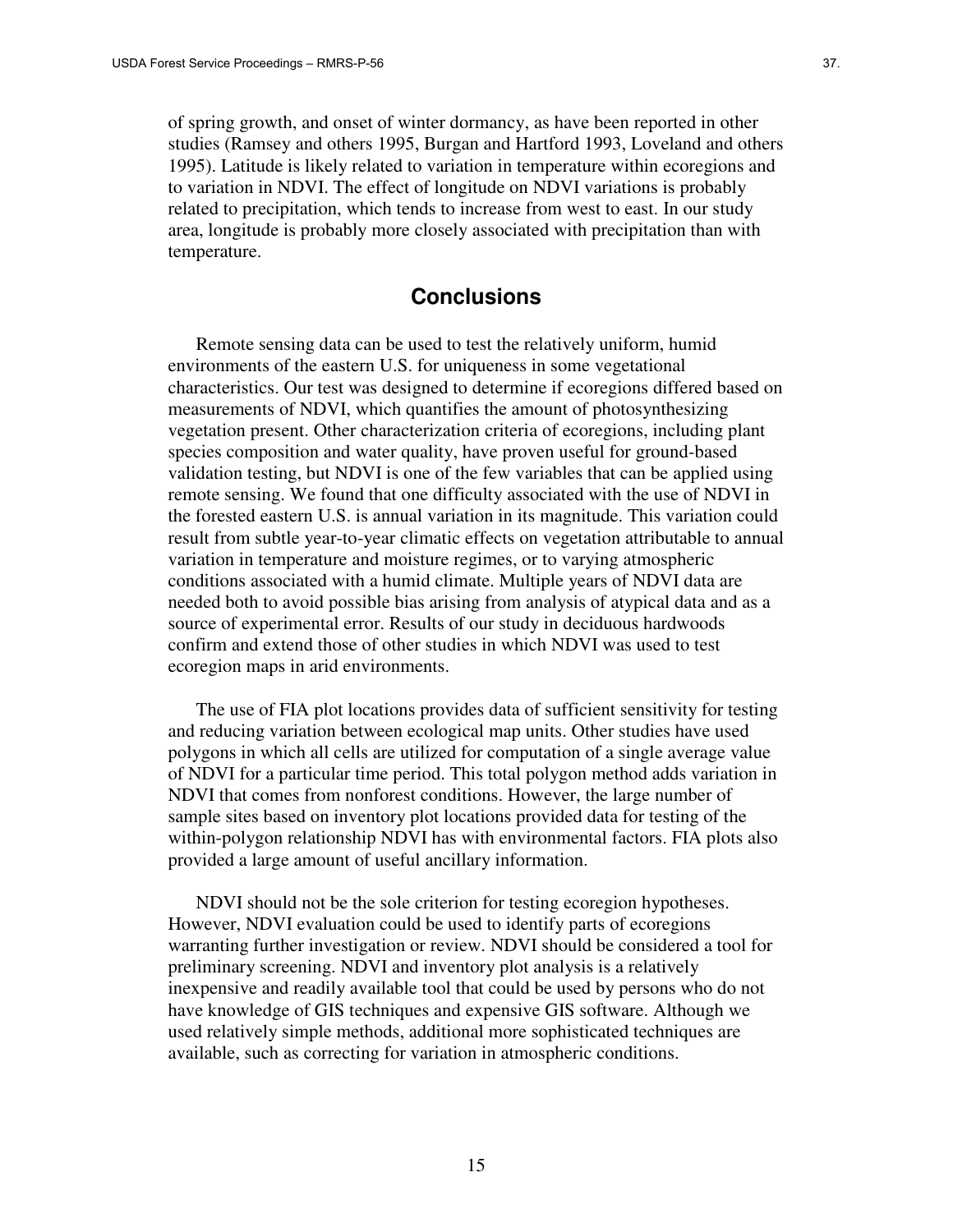In conclusion, our study provides methodology for using inventory data and remote sensing imagery for testing hypotheses about ecoregion map units. The use of FIA inventory plots to provide specific locations for sampling and information on the vegetation present, in conjunction with NDVI data obtained by remote sensing, provides a method suited to testing of ecoregion maps. The purpose of this investigation was not to develop or refine mapped ecological units, but to examine the potentials of NDVI data as a tool for use in the future development and testing of map units. Our results suggest that NDVI may be well suited for this purpose.

# **Acknowledgments**

We gratefully acknowledge the contribution of Roberta Bartlett, Forester, USDA Forest Service, Missoula, MT who provided archived NDVI imagery and suggested the use of WinDisp3 and WinDisp4 software for image processing and data summarization. We acknowledge also the contribution of Tracy Roof, Lead Forestry Technician, USDA Forest Service, Asheville, NC who provided ancillary data sets required for the analyses, typically on short notice.

# **References**

- Bailey, R.G. 1984. Testing an ecosystem regionalization. Journal of Environmental Management. 19:239-248.
- Bailey, R.G. 1995. Description of the ecoregions of the United States. 2d ed. rev. and expanded (1st ed. 1980). Misc. Publ. No. 1391 (rev). Washington, DC: USDA Forest Service. 108 p. with separate map (scale 1:7,500,000).
- Bailey, R.G. 1998. Ecoregions. New York: Springer-Verlag. 176 pp.
- Braun, E.L. 1950. Deciduous forests of eastern North America. Philadelphia, PA: The Blakiston Company. 596 pp.
- Brown, D.E.; Reichenbacher, F.; Franson, S.E. 1998. A classification of North American biotic communities. The University of Utah Press. Salt Lake City. 141 pp.
- Burgan, R.E.; Chase, C.H. 1997a. NDVI and derived image data: Data archives 1989. Gen. Tech. Rep. INT-GTR-354CD. Ogden, UT: U.S. Department of Agriculture, Forest Service, Intermountain Research Station.
- Burgan, R.E.; Chase, C.H. 1997b. NDVI and derived image data: Data archives 1990. Gen. Tech. Rep. INT-GTR-355CD. Ogden, UT: U.S. Department of Agriculture, Forest Service, Intermountain Research Station.
- Burgan, R.E.; Chase, C.H. 1997c. NDVI and derived image data: Data archives 1991. Gen. Tech. Rep. INT-GTR-356CD. Ogden, UT: U.S. Department of Agriculture, Forest Service, Intermountain Research Station.
- Burgan, R.E.; Chase, C.H. 1997d. NDVI and derived image data: Data archives 1992. Gen. Tech. Rep. INT-GTR-357CD. Ogden, UT: U.S. Department of Agriculture, Forest Service, Intermountain Research Station.
- Burgan, R.E.; Chase, C.H. 1997e. NDVI and derived image data: Data archives 1993. Gen. Tech. Rep. INT-GTR-358CD. Ogden, UT: U.S. Department of Agriculture, Forest Service, Intermountain Research Station.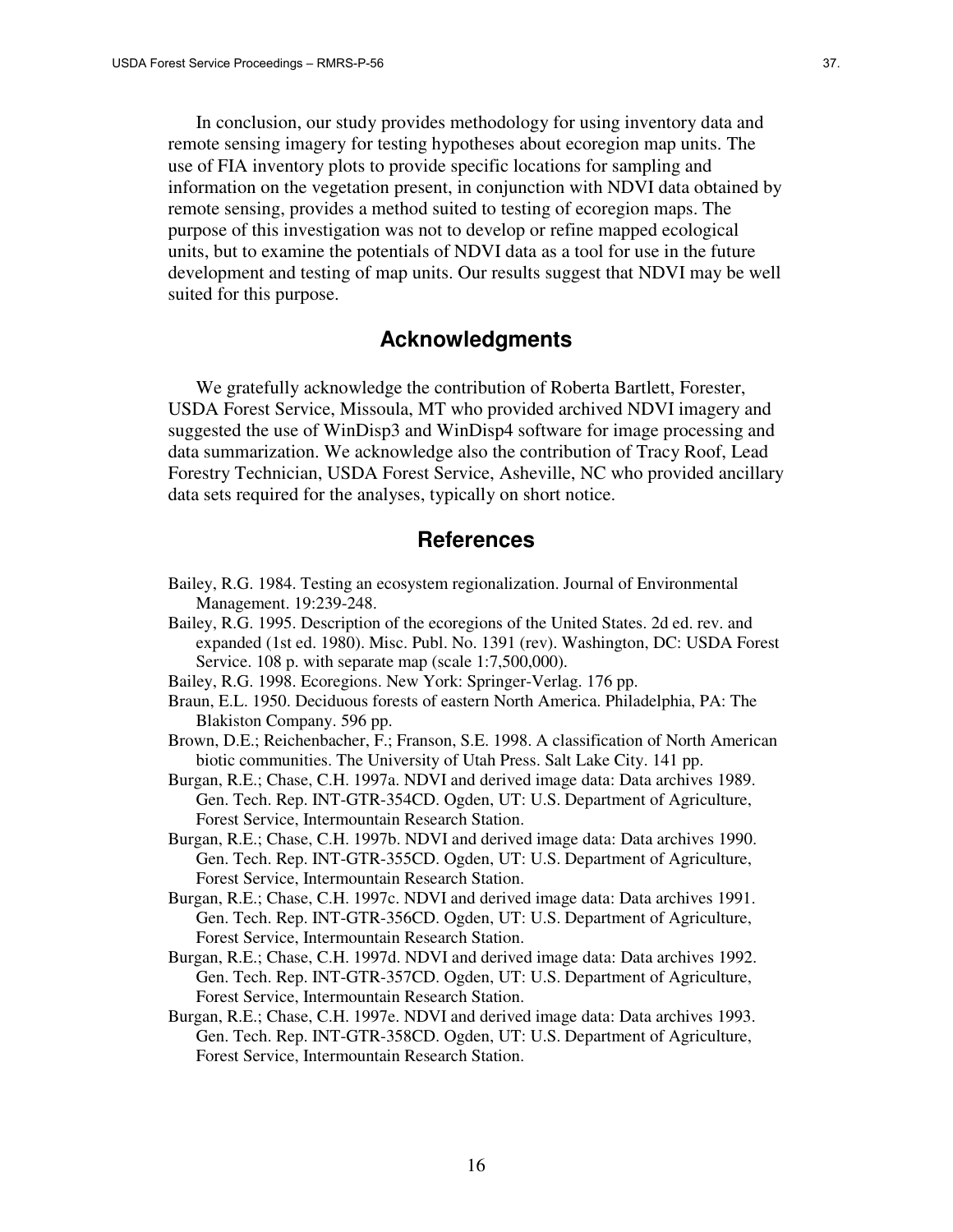- Burgan, R.E.; Chase, C.H. 1997f. NDVI and derived image data: Data archives 1994. Gen. Tech. Rep. INT-GTR-359CD. Ogden, UT: U.S. Department of Agriculture, Forest Service, Intermountain Research Station.
- Burgan, R.E.; Chase, C.H. 1997g. NDVI and derived image data: Data archives 1995. Gen. Tech. Rep. INT-GTR-360CD. Ogden, UT: U.S. Department of Agriculture, Forest Service, Intermountain Research Station.
- Burgan, R.E.; Chase, C.H. 1997h. NDVI and derived image data: Data archives 1996. Gen. Tech. Rep. INT-GTR-361CD. Ogden, UT: U.S. Department of Agriculture, Forest Service, Intermountain Research Station.
- Burgan, R.E.; Chase, C.H. 1998. NDVI and derived image data: Data archives 1997. Gen. Tech. Rep. RMRS-GTR-9-CD. Ft. Collins, CO: U.S. Department of Agriculture, Forest Service, Rocky Mountain Research Station.
- Burgan, R.E.; Chase, C.H.; Bartlette, R.A. 1999. NDVI and derived image data: Data archives 1998. Gen. Tech. Rep. RMRS-GTR-27-CD. Ft. Collins, CO: U.S. Department of Agriculture, Forest Service, Rocky Mountain Research Station.
- Burgan R.E.; Hartford, R.A. 1993. Monitoring vegetation greenness with satellite data. Gen. Tech. Rep. INT-GTR-297. Ogden, UT: U.S. Department of Agriculture, Forest Service, Intermountain Forest and Range Experiment Station. 13 p.
- Burns, R.M. 1983. Silvicultural systems for the major forest types of the United States. Agriculture Handbook 445. Washington, DC: USDA Forest Service. 191 p.
- Cleland, D.T., and others. 1997. National hierarchical framework of ecological units. In.Boyce, Mark S.; Haney, Alan, eds. Ecosystem management: applications for sustainable forest and wildlife resources. New Haven and London: Yale University Press: 181-200.
- Delcourt, H.R.; Delcourt, P.A. 2000. Eastern deciduous forests. In: Barbour, M.G.; Billings, W.D., eds. North American terrestrial vegetation. 2nd edition. Cambridge, U.K.: Cambridge University Press: 357-395.
- Edwards, Jr., T.C.; Moisen, G.G.; Cutler, D.R. 1998. Assessing map accuracy in a remotely sensed, ecoregion-scale cover map. Remote Sensing of Environment 63:73- 83.
- FAO 1999. WinDisp4 Map and Image Display and Analysis Software, User's Manual. Technical Report ES:GCP/INT/619/EC. Food and Agriculture Organization of the United Nations. Rome. 103 p.
- Gutman, G.G. 1991. Vegetation indices from AVHRR data: an update and future prospects. Remote Sensing of Environment 35:121-136.
- Griffith, G.E.; Omernik, J.M.; Azevedo, S.H. 1997. Ecoregions of Tennessee. EPA/600/R-97/022. U.S. Environmental Protection Agency, Environmental Research Laboratory: Corvallis, OR. 49 p.
- Griffith, G.E.; Omernik, J.M.; Woods, A.J. 1999. Ecoregions, watersheds, basins, and HUCs: How state and federal agencies frame water quality. Journal of Soil and Water Conservation. 54:666-677.
- Handcock, R.N. 2000. Spatio-temporal analysis of net primary production across Ontario using an ecoregionalization. Ph.D. Thesis. University of Toronto. 153 pp.
- Hansen, M.H.; Frieswyk, T.; Glover, J.F.; Kelly, J.F. 1992. The eastwide forest inventory data base: Users manual. Gen. Tech. Rep. NC-151. St. Paul, MN: U.S. Department of Agriculture, Forest Service, North Central Forest Experiment Station. 48 p.
- Hargrave, B. 1993. The upper levels of an ecological classification system for Minnesota. Department of Natural Resources. Minneapolis, MN. 27 pp.
- Hargrove, W.W.; Hoffman, F.M. 1999. Using multivariate clustering to characterize ecoregion borders. Computing in Science & Engineering 1(4):18-25.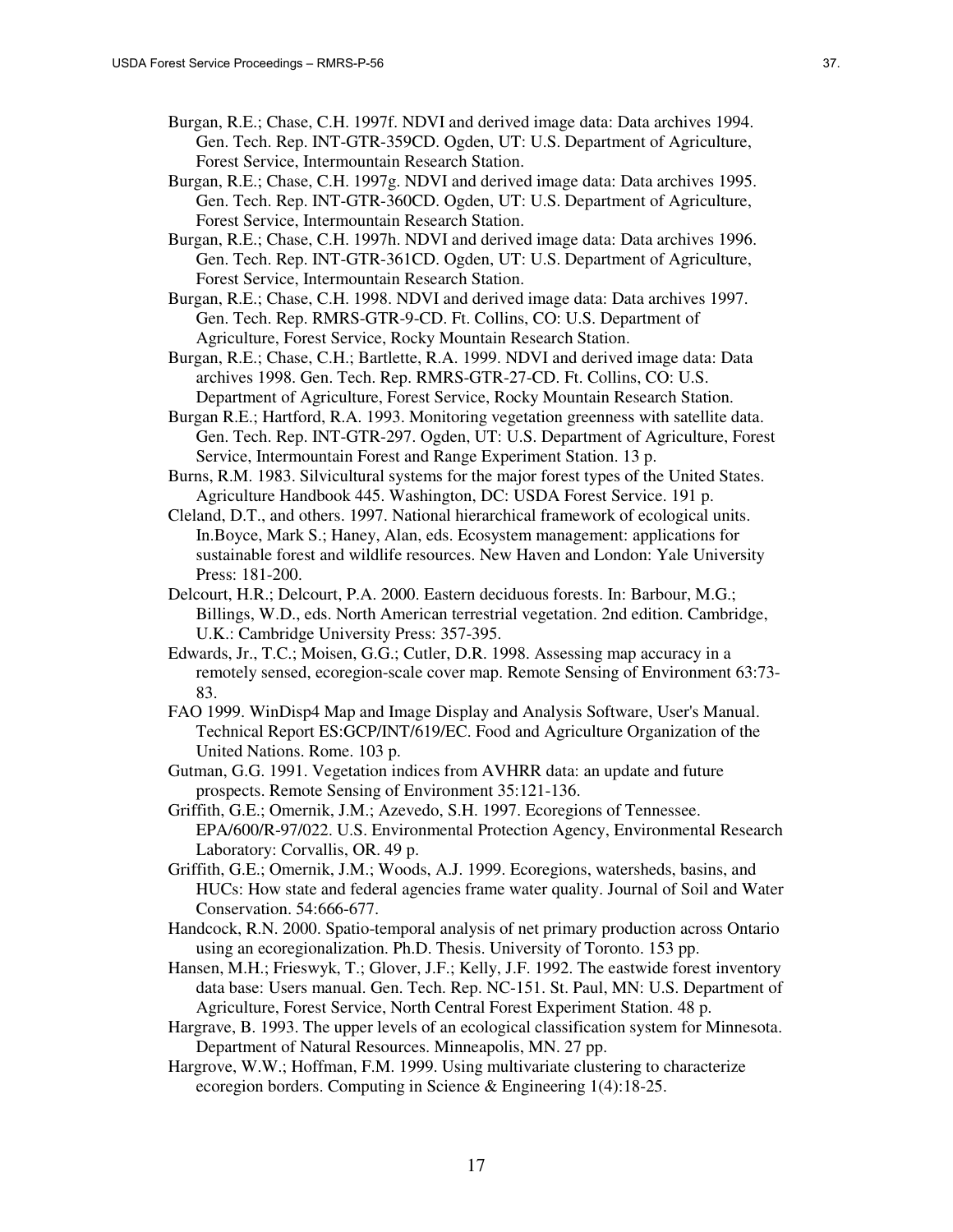- Hill, M.; Donald, G.E.; Hyder, M.W.; Smith, R.C.G. 2004. Estimation of pasture growth rate in the south west of Western Australia from AVHRR NDVI and climate data. Remote Sensing of Environment 93:528-545.
- Holben, B.N. 1986. Characteristics of maximum-value composite images from temporal AVHRR data. International Journal of Remote Sensing 7:1417-1434.
- Homoya, M.A.; Abrell, D.B.; Aldrich, J.R.; Post, T.W. 1985. The natural regions of Indiana. Indiana Academy of Science 94:245-268.
- Host, G.E.; Polzer, P.L.; Mladenoff, ; D.J. White, M.A.; Crow, T.R.. 1996. A quantitative approach to developing regional ecosystem classifications. Ecological Applications 6:608-618.
- Huete, A.R. 1988. A soil-adjusted vegetation index (SAVI). Remote Sensing of Environment 25:295-309.
- Huang, S. 1999. Ecoregion-based individual tree height-diameter models for lodgepole pine in Alberta. Western Journal of Applied Forestry. 14(4):186-193.
- Keys, Jr., J., and others. 1995. Ecological units of the eastern United States first approximation (map and booklet of map unit tables). Atlanta, GA. USDA Forest Service, presentation scale 1:3,500,000; colored.
- Kremer, R.G., and S.W. Running. 1993. Community type differentiation using NOAA/AVHRR data within a sagebrush-steppe ecosystem. Remote Sensing of Environment 46:311-318.
- Loveland, T.R.; Merchant, J.W.; Ohlen, D.O.; Brown, J.F. 1991. Development of a landcover characteristics database for the conterminous United States. Photogrammetric Engineering and Remote Sensing 57(11):1453-63.
- Loveland, T.R.; Merchant, J.W.; Brown, J.F.; Ohlen, D.O.; Reed, B.C. Olson, P. J. Hutchinson, J. 1995. Seasonal land-cover regions of the Unites States. Annals of the Association of American Geographers 85(2):339-355.
- Maselli, F.; Romanelli, S; Bottai, L.; Zipoli, G.. 2003. Use of NOAA\_AVHRR NDVI images for the estimation of dynamic fire risk in Mediterranean areas. Remote Sensing of Environment 86:187-197.
- Meng, Q., Cieszewski, C.J., Madden, M., Borders, B. 2007. A linear mixed-effects model of biomass and volume of trees using Landsat ETM+ images. Forest Ecology and Management 244:93-101.
- Omernik, J.M. 1987. Ecorgions of the conterminous United States. Annals of the Association of American Geographers 77:118-125.
- Omernik, J.M. 1995. Ecoregions: A spatial framework for environmental management. In: Biological Assessment and Criteria: Tools for Water Resource Planning and Decision Making, W.Davis and T. Simon (Eds.). Lewis Publishers, Boca Raton, Florida, pp. 49-62.
- Palmer, W.C. 1965. Meteorological drought. Research Paper No. 45. U.S. Department of Commerce, Washington, D.C. 58 p.
- Ramsey, R.D.; Falconer, A.; Jensen, J.R.,. 1995. The relationship between NOAA-AVHRR NDVI and ecoregions in Utah. Remote Sensing of Environment 53:188- 195.
- Rowe, J.S.; Sheard, J.W. 1981. Ecological land classification: a survey approach. Environmental Management 5:451-464.
- Rudis, V.A. 1999. Ecological subregion codes by county, conterminous United States. Gen. Tech. Rep. SRS-36. Asheville, NC: U.S. Department of Agriculture, Forest Service, Southern Research Station. 95 p.